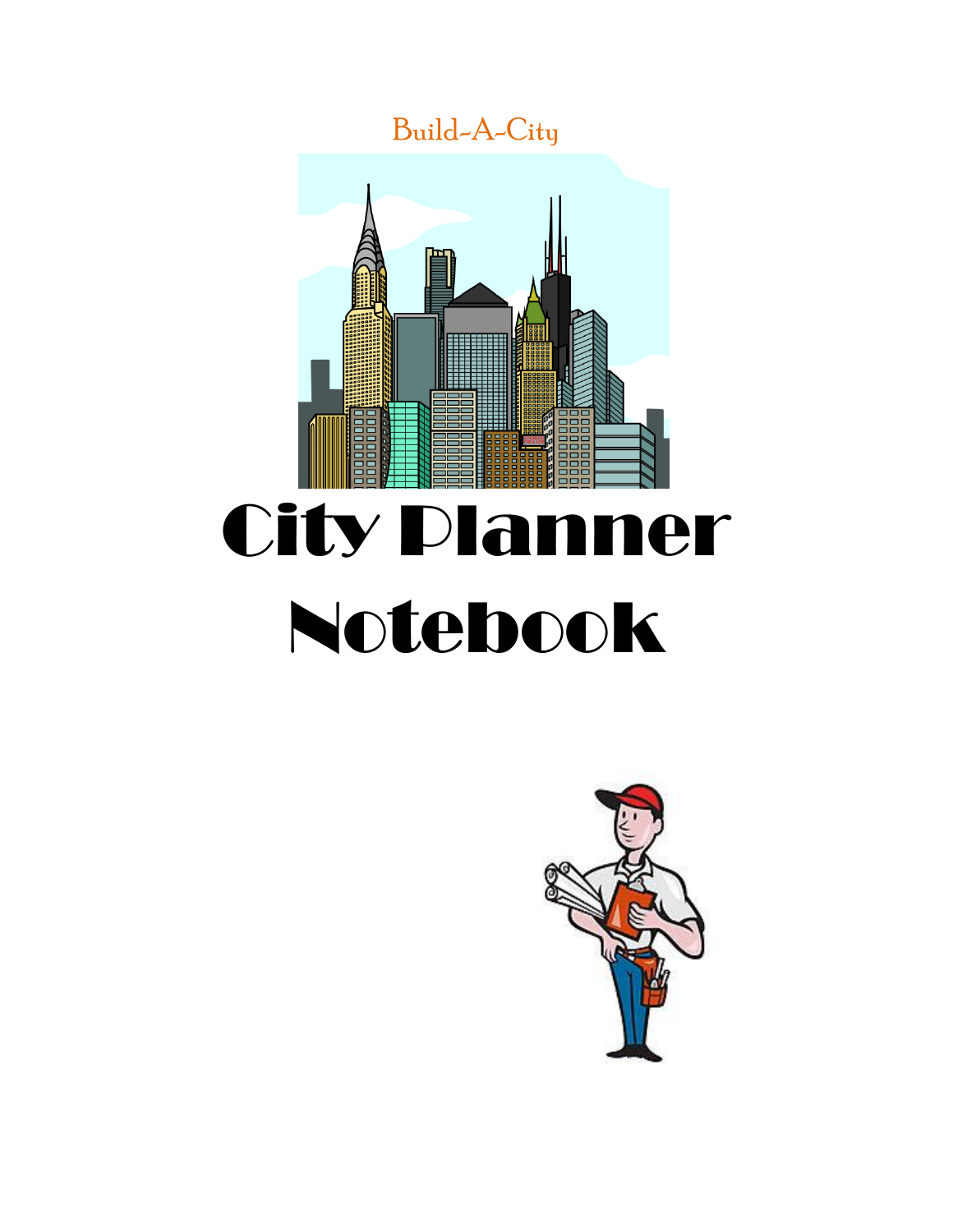### Build A City!

Congratulations! You have been hired as a new engineer to design and build a brand new city! We need your help to put our new city together, but it won't be an easy task. Our city needs many buildings so that people will want to live here and will be able to get the things that they need, but we only have a limited amount of space. We hired you because you are the best and brightest, so we hope you are up to the task!

The city needs the following buildings:

- Courthouse or town center
- Hospital
- $\bullet$  Bank
- Grocery store
- School

We ask that you follow these guidelines for the city:

- 1. The courthouse or town center must be in the center of the city.
- 2. Each building must have a base area of  $64$  dots, but the houses can have a base of  $16$ dots.
- 3. You must have two dots in between buildings for streets. You need roads to get to the other buildings, right?
- 4. Your city can't go outside of the area that is given to you.

We thank you for your help in building our beautiful new city!

Signed,

The Mayor

- Library
- City park
- Fire Station
- Houses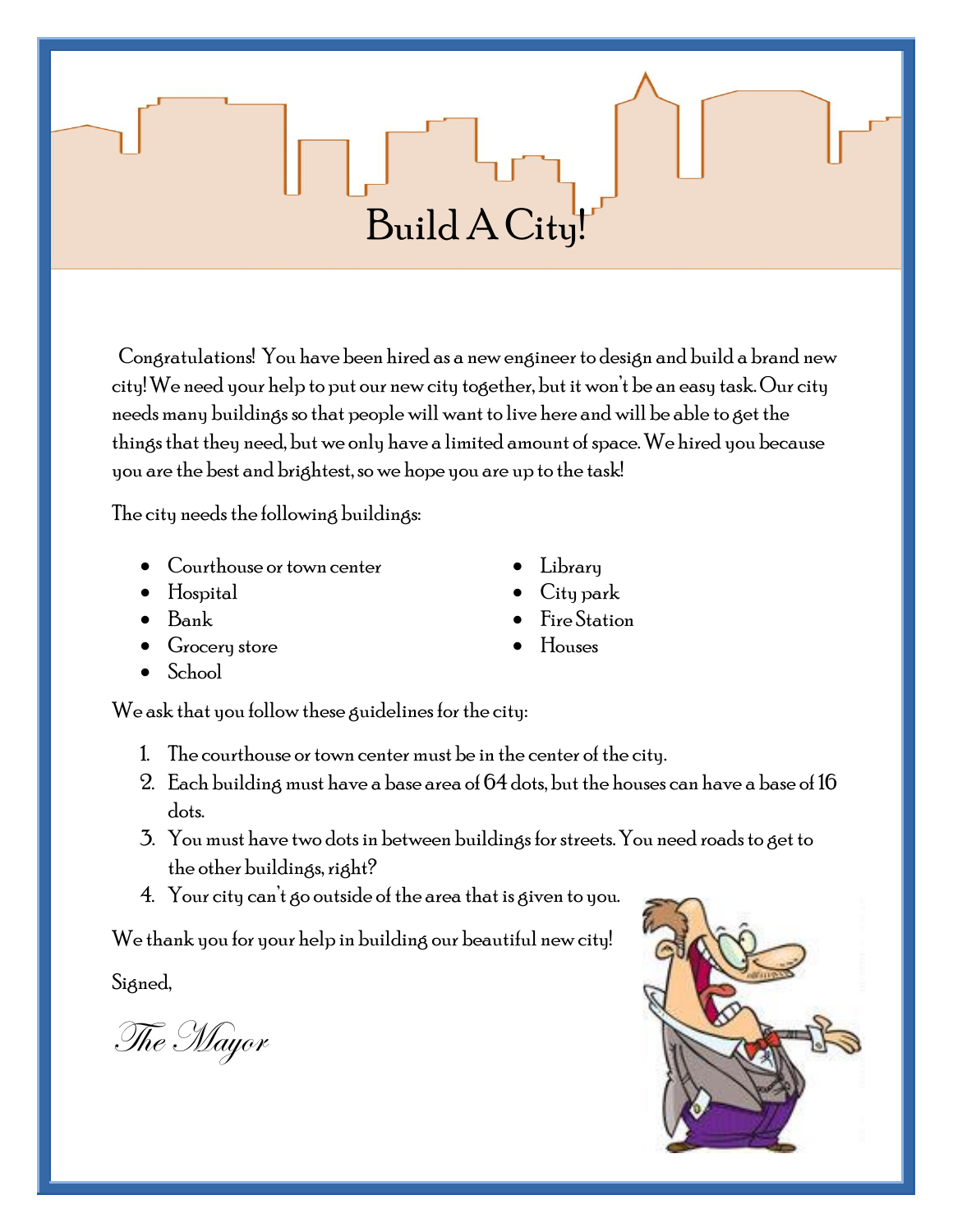### **Build A City! - Checklist**

- **EXECUTE:** Built a courthouse (10 points)
- The courthouse is in the center of the city (4 points)
- **EXECUTE:** Built a hospital (10 points)
- Built a bank (10 points)
- **EXALGE THE SANGE IS NET** The bank is next to the hospital (-4 points)
- **EXALCE ASSEM** Built a grocery store (10 points)
- **EXECUTE:** Built a library (10 points)
- **EXALGE A** Built a fire station (10 points)
- The fire station is made of red bricks (4 points)
- **EXALC** Built a house (2 points)
- **EXALGE ASSESS** Built a school (10 points)
- **EXECUTE:** The school is near the housing (4 points)
- \_\_\_\_\_\_\_ Built a park (10 points)
- Any building covers more dots than the park does (-6 points)
- The park is more than one brick high (-4 points)
- All streets are two dots wide (6 points)
- **EXECUTE:** Parking areas are provided (4 points)
- A building is more than ten bricks high (-6 points)
- Buildings taller than one brick will receive one point per story.

TOTAL:

\_\_\_\_\_\_\_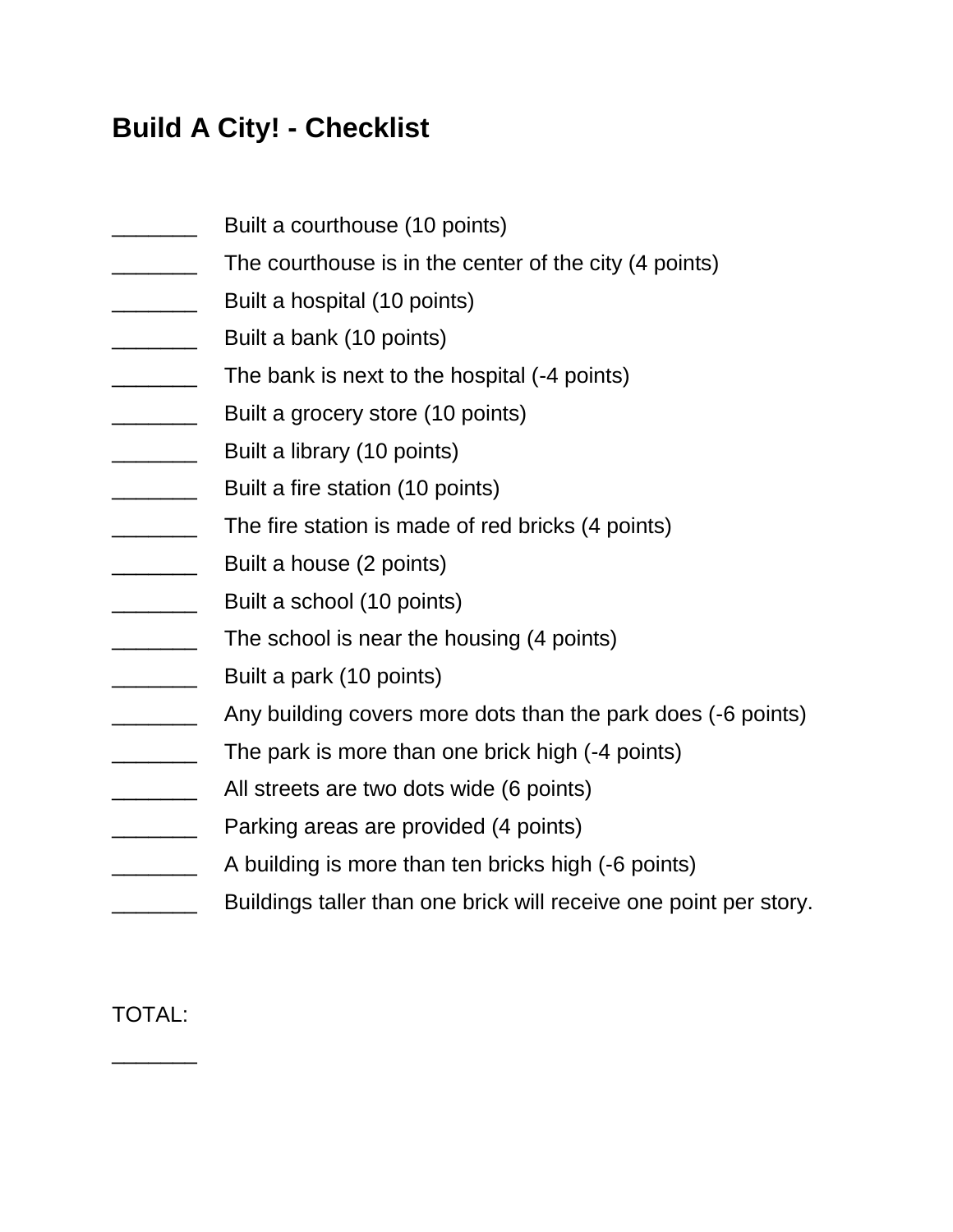## **Plan Your City**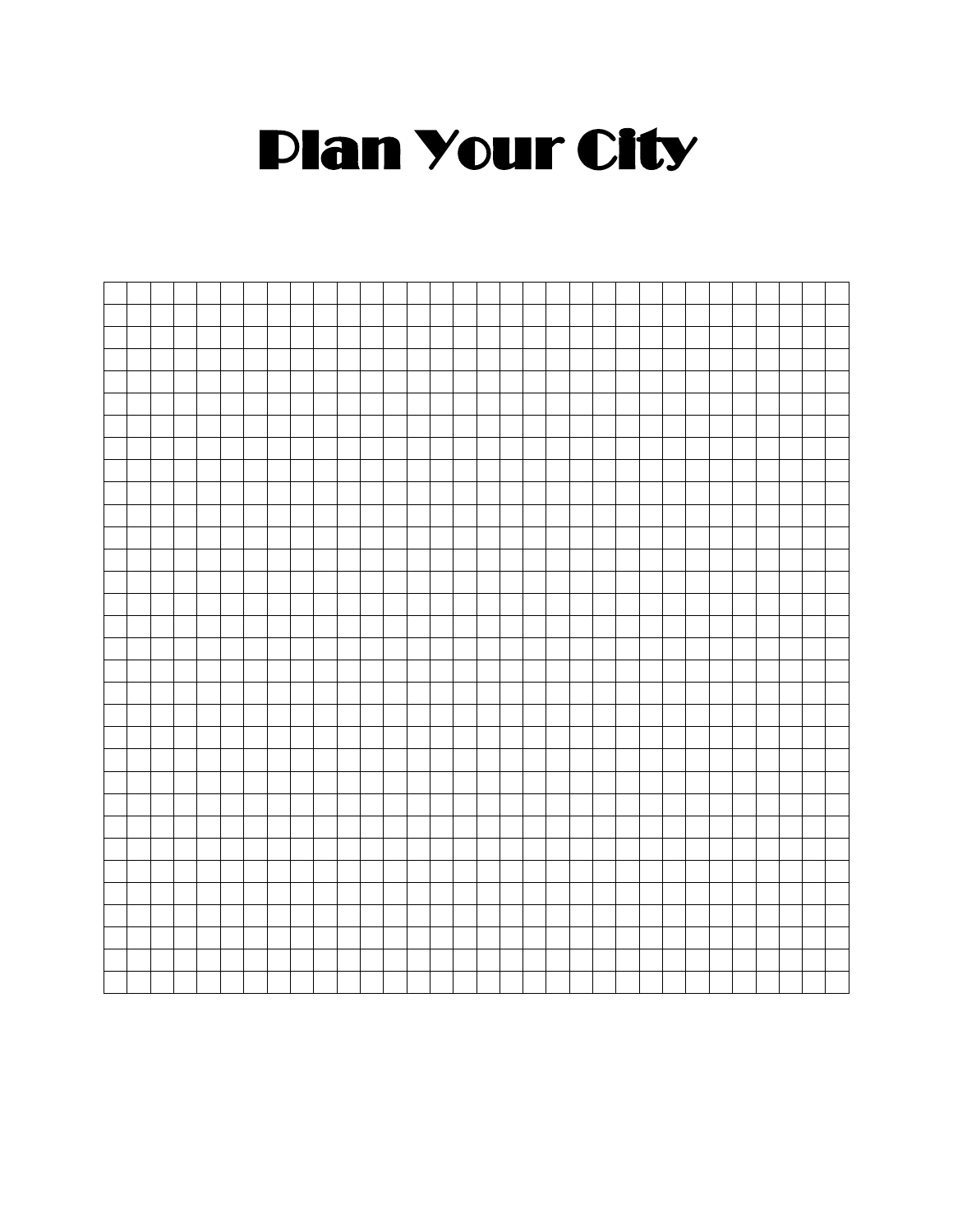# You can't have a city without **LIGHTS!**



A lot of things in your home rely on electric power to run them such as your appliances, air-conditioning, heating, and of course your lights. But, many people in cities are having troubles with their electricity in their homes because their power systems are old and don't work correctly. Sometimes when a city uses too much electricity, such as in the summertime when everyone is running their air conditioners, the power plant becomes overloaded and a blackout happens.

This is not the only problem, though. We need to also find a way to not depend on fossil fuels such as coal and oil to generate our power. Engineers and scientists are working on ways to make renewable energy sources such as water power, wind power, and solar power to be a cleaner and cheaper energy option. After all, sunlight is free!

One way we can use renewable energy and fix our old power system is to use a Smart Grid. A Smart Grid is like a regular power system, but a Smart Grid will watch how much electricity everyone is using. If people aren't using as much electricity, then the power plant won't make as much electricity so that it doesn't waste any energy to make electricity people won't use. Plus, you can use renewable energy sources to create electricity for the Smart Grid too!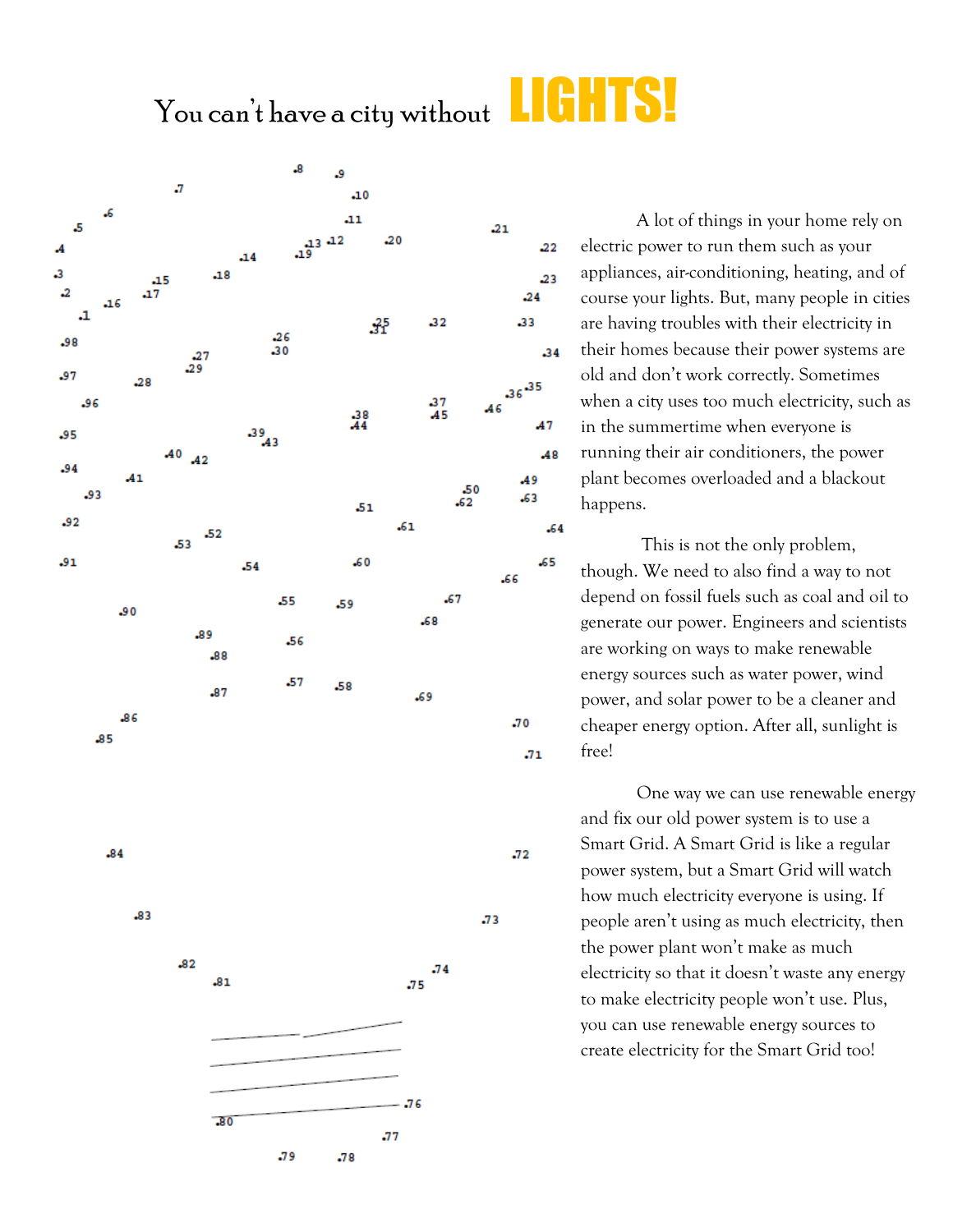DATE:

### **Urban Development**

ĸ. I v KNGQB В J Т Q E Q I I P I В P O O N V н ο C R S A Ε R υ т т R F N I U S E P т N Е R O ĸ N У т т E M с E P D G В В Е z A ۷ В M н В J Ε P A L У У т с н R L O Α A w Ε В т т M Е I M N A x O ٧ E Ι J I E R с N x D E Q A C z s z т В G U G P M w N Т P E E z S E S J т A R R G w A S y Q K Ι J N W S I т В N н w S Ι. P C S F В В P Q M ο L O Q Ι O G G с U O н M L L N N. L O C G A F В N Q J J υ O Т Q Q G C В D В N v У Е υ ĸ н Е G Q

**ECOSYSTEM INFRASTRUCTURE** POLLUTION SEWAGE URBANIZATION **RURAL** EXPANSION **ELECTRICITY BRIDGE** POPULATION CITY

Ecosystem: A system formed by the interaction of a community of organisms with their environment.

Infrastructure: The basic, underlying framework or features of a system or organization.

Pollution: The introduction of harmful substances or products into the environment.

Sewage: Waste matter that passes through sewers.

Urbanization: Taking on the characteristics of a city.

Rural: Taking on the characteristics of the country, country life.

Expansion: The act or process of expanding

Electricity: The science dealing with electric charges and currents

Bridge: A structure spanning and providing passage over a river or road.

Population: Total number of persons inhabiting a country, city, or any district or area.

City: Large or important town